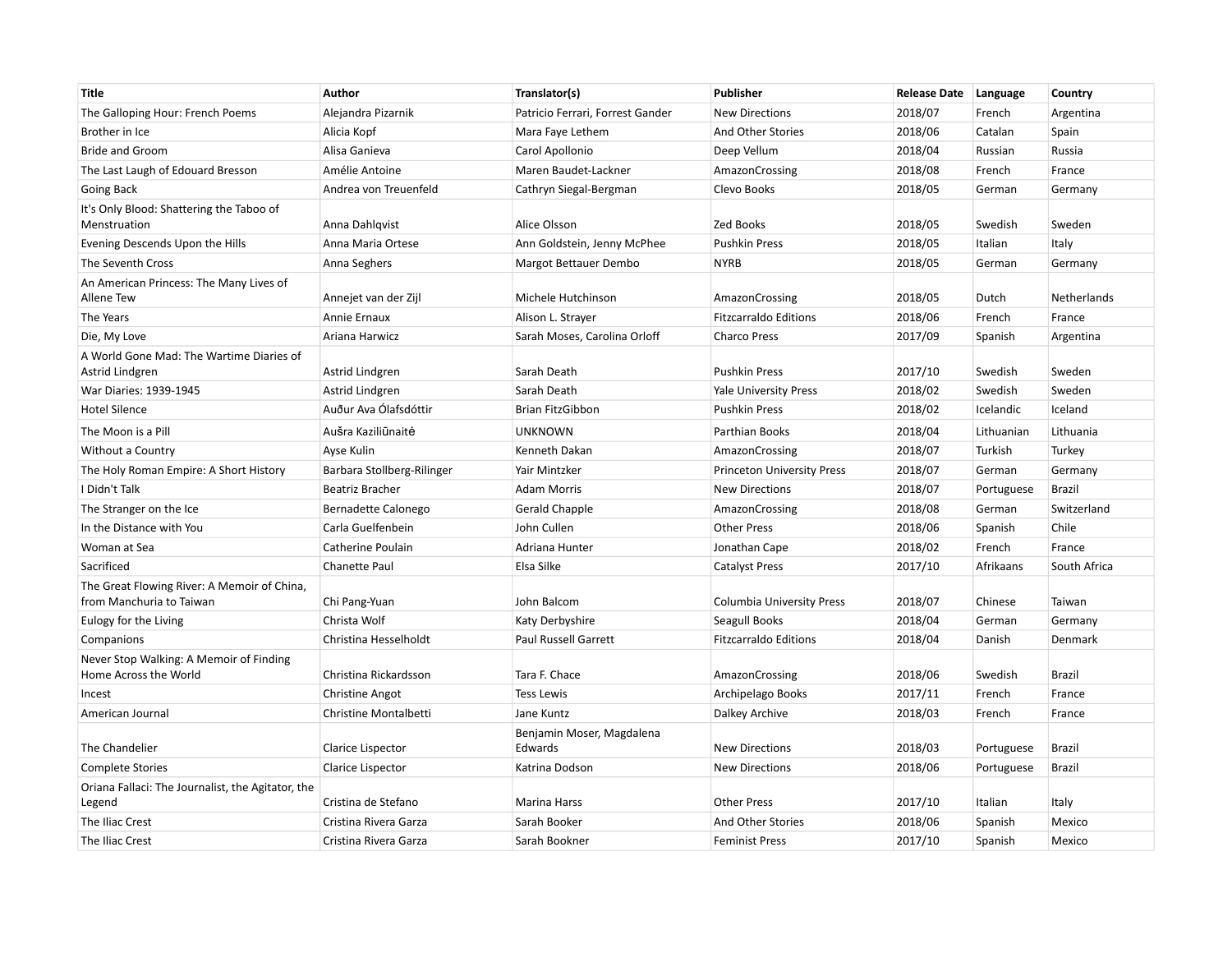| <b>Title</b>                                                        | Author                                  | Translator(s)                    | Publisher                                 | <b>Release Date</b> | Language   | Country        |
|---------------------------------------------------------------------|-----------------------------------------|----------------------------------|-------------------------------------------|---------------------|------------|----------------|
| Shadows on the Tundra                                               | Dalia Grinkevičiutė                     | Delija Valiukenas                | <b>Peirene Press</b>                      | 2018/06             | Lithuanian | Lithuania      |
| The Sin Collector                                                   | Daria Desombre                          | Shelley Fairweather-Vega         | AmazonCrossing                            | 2017/10             | Russian    | Russia         |
| Belladonna                                                          | Daša Drndić                             | Celia Hawkesworth                | <b>New Directions</b>                     | 2017/10             | Croatian   | Croatia        |
| Cigarette Number Seven                                              | Donia Kamal                             | Nariman Youssef                  | The American University in Cairo<br>Press | 2018/06             | Arabic     | Egypt          |
| The Apartment in Bab El-Louk                                        | Donia Maher, Ahmad Nady, and<br>Ganzeer | Elisabeth Jaquette               | Darf Publishers                           | 2017/11             | Arabic     | Egypt          |
| Mirror, Shoulder, Signal                                            | Dorthe Nors                             | Misha Hoekstra                   | <b>Graywolf Press</b>                     | 2018/06             | Danish     | Denmark        |
| Mirror, Shoulder, Signal                                            | Dorthe Nors                             | Misha Hoekstra                   | <b>Pushkin Press</b>                      | 2018/05             | Danish     | Denmark        |
| Fox                                                                 | Dubravka Ugresic                        | Ellen Elias-Bursać               | Open Letter                               | 2018/04             | Croatian   | Croatia        |
| The Beekeeper: Rescuing the Stolen Women<br>of Iraq                 | Dunya Mikhail                           | Max Weiss, Dunya Mikhail         | <b>New Directions</b>                     | 2018/03             | Arabic     | Iraq           |
| Love/War                                                            | Ebba Witt-Brattström                    | Kate Lambert                     | <b>Nordisk Books</b>                      | 2017/11             | Swedish    | Sweden         |
| Anatomy. Monotony.                                                  | Edy Poppy                               | May-Brit Akerholt                | Dalkey Archive                            | 2018/03             | Norwegian  | Norway         |
| The Rules of Bird Hunting                                           | Eeva Park                               | Jayde Will                       | Parthian Books                            | 2018/04             | Estonian   | Estonia        |
| Little Reunions                                                     | Eileen Chang                            | Jane Weizhen Pan, Martin Merz    | <b>NYRB</b>                               | 2017/12             | Chinese    | China          |
| Frantumaglia                                                        | Elena Ferrante                          | Ann Goldstein                    | <b>Europa Editions</b>                    | 2017/09             | Italian    | Italy          |
| 1947: Where Now Begins                                              | Elisabeth Åsbrink                       | Fiona Graham                     | <b>Other Press</b>                        | 2018/01             | Swedish    | Sweden         |
| Let Me Sleep Until This is Just a Dream                             | Ellisiv Stifoss-Hansen                  | May-Brit Akerholt                | Dalkey Archive                            | 2018/04             | Norwegian  | Norway         |
| The Devil's Reward                                                  | Emmanuelle de Villepin                  | C. Jon Delogu                    | <b>Other Press</b>                        | 2018/05             | French     | France         |
| River                                                               | <b>Esther Kinsky</b>                    | Iain Galbraith                   | <b>Fitzcarraldo Editions</b>              | 2018/01             | German     | Germany        |
| <b>Bird Cottage</b>                                                 | Eva Meijer                              | Antoinette Fawcett               | <b>Pushkin Press</b>                      | 2018/08             | Dutch      | Netherlands    |
| Sweet Days of Discipline                                            | Fleur Jaeggy                            | <b>Tim Parks</b>                 | And Other Stories                         | 2018/02             | Italian    | Italy          |
| No Place to Lay One's Head                                          | Françoise Frenkel                       | Stephanie Smee                   | <b>Pushkin Press</b>                      | 2018/01             | French     | France         |
| Slum Virgin                                                         | Gabriela Cabezón Cámara                 | <b>Frances Riddle</b>            | <b>Charco Press</b>                       | 2017/09             | Spanish    | Argentina      |
| Sexographies                                                        | Gabriela Wiener                         | Lucy Greaves and Jennifer Adcock | <b>Restless Books</b>                     | 2018/05             | Spanish    | Peru           |
| The Restless                                                        | Gerty Dambury                           | Judith G. Miller                 | <b>Feminist Press</b>                     | 2018/01             | French     | Guadeloupe     |
| Farewell, Damascus                                                  | Ghadda Samman                           | Nanacy Roberts                   | <b>Darf Publishers</b>                    | 2017/10             | Arabic     | Syria          |
| After the Winter                                                    | <b>Guadelupe Nettel</b>                 | Rosalind Harvey                  | MacLehose                                 | 2018/03             | Spanish    | Mexico         |
| The White Book                                                      | Han Kang                                | Deborah Smith                    | Portobello Books                          | 2018/05             | Korean     | South Korea    |
| Love                                                                | Hanne Ørstavik                          | Martin Aitken                    | Archipelago Books                         | 2018/02             | Norwegian  | Norway         |
| Hitler, Stalin and I: An Oral History                               | Heda Margolius Kovály                   | Ivan Margolius                   | DoppelHouse Press                         | 2018/02             | Czech      | Czech Republic |
| The Heart Echoes                                                    | Helena von Zweigbergk                   | Tiina Nunnally                   | AmazonCrossing                            | 2017/09             | Swedish    | Sweden         |
| Nocturne: Night in American Art, 1890-1917                          | Hélène Valance                          | Jane Marie Todd                  | <b>Yale University Press</b>              | 2018/06             | French     | France         |
| A Foolish Virgin                                                    | Ida Simons                              | Liz Waters                       | MacLehose                                 | 2017/11             | Dutch      | Netherlands    |
| The Whaler                                                          | Ines Thorn                              | Kate Northrop                    | AmazonCrossing                            | 2017/09             | German     | Germany        |
| The Beachcomber                                                     | Ines Thorn                              | Kate Northrop                    | AmazonCrossing                            | 2018/03             | German     | Germany        |
| 30 Questions People Don't Ask: The Selected<br>Poems of Inga Gailer | Inga Gaile                              | Ieva Lesinska                    | <b>Pleiades Press</b>                     | 2018                | Latvian    | Latvia         |
| War Diary                                                           | Ingeborg Bachmann                       | Mike Mitchell                    | Seagull Books                             | 2018/02             | German     | Austria        |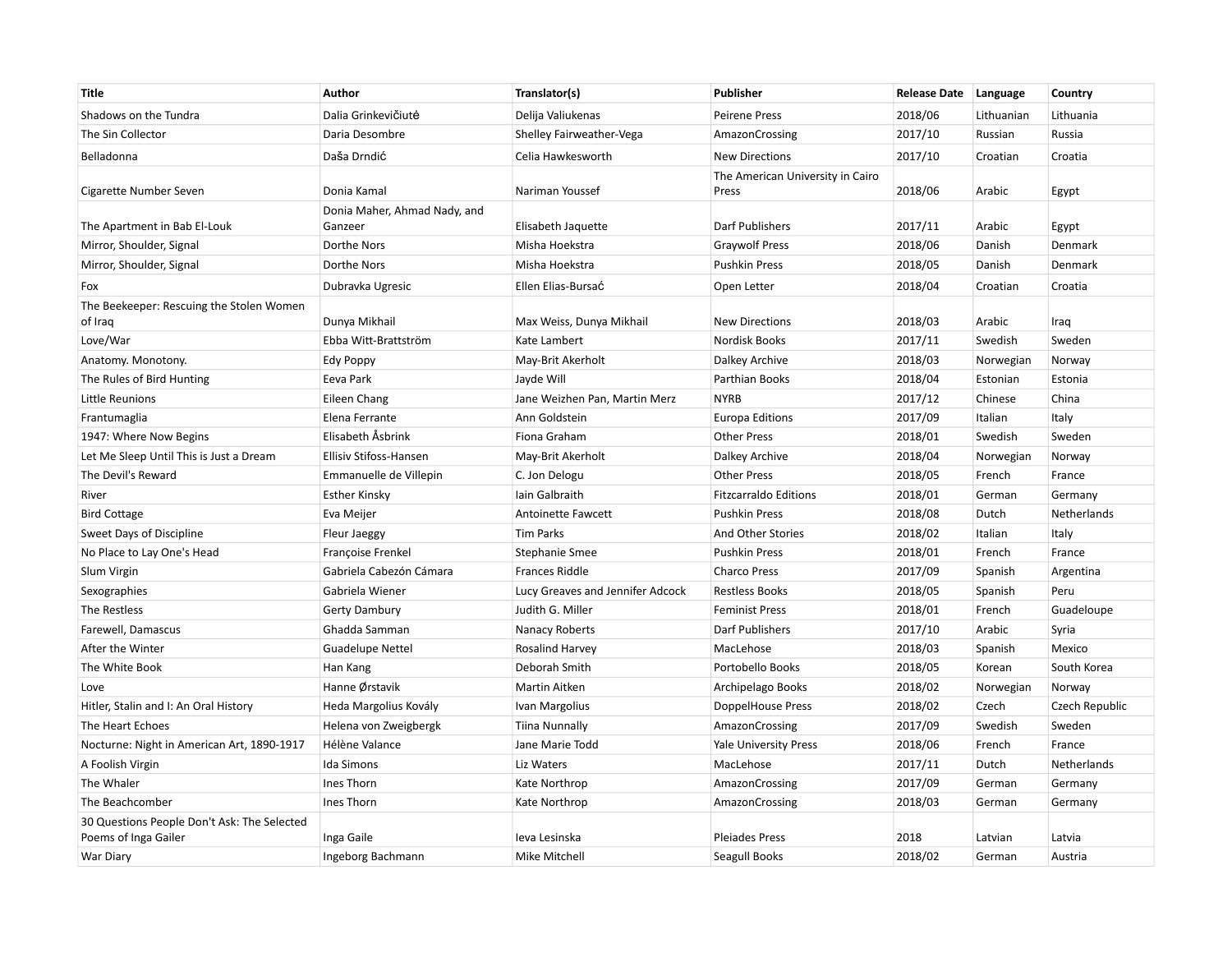| <b>Title</b>                           | Author                  | Translator(s)                   | <b>Publisher</b>                 | <b>Release Date</b> | Language      | Country        |
|----------------------------------------|-------------------------|---------------------------------|----------------------------------|---------------------|---------------|----------------|
| Winter Wonderland                      | J. S. Drangsholt        | Tara F. Chace                   | AmazonCrossing                   | 2017/11             | Norwegian     | Norway         |
| Go, Went, Gone                         | Jenny Erpenbeck         | Susan Bernofsky                 | <b>New Directions</b>            | 2017/09             | German        | Germany        |
| Go, Went, Gone                         | Jenny Erpenbeck         | Susan Bernofsky                 | Portobello Books                 | 2017/09             | German        | Germany        |
| Estrid                                 | Johanne Hildebrandt     | Tara F. Chace                   | AmazonCrossing                   | 2017/10             | Swedish       | Sweden         |
| <b>Celestial Bodies</b>                | Jokha Alharthi          | Marilyn Booth                   | Sandstone Press                  | 2018/06             | Arabic        | Oman           |
| The Enchanted Clock                    | Julia Kristeva          | Armine Kotin Mortimer           | <b>Columbia University Press</b> | 2018/01             | French        | France         |
| Awu's Story                            | Justine Mintsa          | Cheryl Toman                    | University of Nebraska Press     | 2018/05             | French        | Gabon          |
| <b>Burning Cities</b>                  | Kai Aareleid            | Adam Cullen                     | Peter Owen Publishers            | 2018/05             | Estonian      | Estonia        |
| <b>Weeping Waters</b>                  | Karin Brynard           | Isobel Dixon, Maya Fowler       | <b>Europa Editions</b>           | 2018/04             | Afrikaans     | South Africa   |
| Her Mother's Hands                     | Karmele Jaio            | Kristin Addis                   | Parthian Books                   | 2018/06             | <b>Basque</b> | Spain          |
| <b>Blue Jewellery</b>                  | Katharina Winkler       | Laura Wagner                    | Seagull Books                    | 2018/05             | German        | Germany        |
| Apple Cake & Baklava                   | Kathrin Rohmann         | Ruth Ahmedzai Kemp              | Darf Publishers                  | 2018/04             | German        | Germany        |
| Maybe Esther                           | Katja Petrowskaja       | <b>Shelley Frisch</b>           | <b>HarperCollins</b>             | 2018/01             | German        | Germany        |
| Vi                                     | Kim Thúy                | Sheila Fischman                 | Penguin Random House Canada      | 2018/04             | French        | Canada         |
| Monsterhuman                           | Kjersti Skomsvold       | Crook Crook                     | Dalkey Archive                   | 2017/09             | Norwegian     | Norway         |
| The Green Crow                         | Kristine Ulberga        | Zanete Vēvere Pasqualini        | Peter Owen Publishers            | 2018/05             | Latvian       | Latvia         |
| The Birdwoman's Palate                 | Laksmi Pamuntjak        | <b>Tiffany Tsao</b>             | AmazonCrossing                   | 2018/02             | Indonesian    | Indonesia      |
| The Law of Love                        | Laura Esquivel          | Margaret Sayers Peden           | AmazonCrossing                   | 2017/09             | Spanish       | Mexico         |
| <b>Below the Surface</b>               | Leena Lehtolainen       | Owen F. Witesman                | AmazonCrossing                   | 2017/11             | Finnish       | Finland        |
| The Nightingale Murder                 | Leena Lehtolainen       | Owen F. Witesman                | AmazonCrossing                   | 2018/03             | Finnish       | Finland        |
| Derailed                               | Leena Lehtolainen       | Owen F. Witesman                | AmazonCrossing                   | 2018/08             | Finnish       | Finland        |
| Acts of Infidelity                     | Lena Andersson          | Saskia Vogel                    | Pan Macmillan                    | 2018/05             | Swedish       | Sweden         |
| The House by the River                 | Lena Manta              | Gail Holst-Warhaft              | AmazonCrossing                   | 2017/09             | Greek         | Greece         |
| Seeing Red                             | Lina Meruane            | Megan McDowell                  | <b>Atlantic Books</b>            | 2018/05             | Spanish       | Chile          |
| <b>Negative Space</b>                  | Luljeta Lleshanaku      | Ani Gjika                       | <b>New Directions</b>            | 2018/04             | Albanian      | Albania        |
| The Endless Summer                     | Madame Nielsen          | Gaye Kynoch                     | Open Letter                      | 2018/02             | Danish        | Denmark        |
| Narcoses                               | Madara Gruntmane        | Marta Ziemelis, Richard O'Brien | Parthian Books                   | 2018/04             | Latvian       | Latvia         |
| Katalin Street                         | Magda Szabó             | Len Rix                         | <b>NYRB</b>                      | 2017/09             | Hungarian     | Hungary        |
| <b>Sleeping Dragons</b>                | Magela Baudoin          | Wendy Burk, M.J. Fièvre         | <b>Schaffner Press</b>           | 2018/08             | Spanish       | <b>Bolivia</b> |
| <b>Selected Poems</b>                  | Maja Vidman             | Andrej Pleterski                | Dalkey Archive                   | 2017/09             | Slovenian     | Slovenia       |
| Fish Soup                              | Margarita García Robayo | Charlotte Coombe                | <b>Charco Press</b>              | 2018/06             | Spanish       | Colombia       |
| Geography of Rebels Trilogy            | Maria Gabriela Llansol  | Audrey Young                    | Deep Vellum                      | 2018/06             | Portuguese    | Portugal       |
| The Beginnings of Philosophy in Greece | Maria Michela Sassi     | Michele Asuni                   | Princeton University Press       | 2018/07             | Italian       | Italy          |
| Naondel                                | Maria Turtschaninoff    | <b>Annie Prime</b>              | <b>Pushkin Press</b>             | 2018/01             | Swedish       | Finland        |
| <b>Earthly Signs</b>                   | Marina Tsvetaeva        | Jamey Gambrell                  | <b>NYRB</b>                      | 2017/10             | Russian       | Russia         |
| The Master Key                         | Masako Togawa           | Simon Grove                     | <b>Pushkin Press</b>             | 2017/11             | Japanese      | Japan          |
| Tell Me What You Want                  | Megan Maxwell           | Achy Obejas                     | AmazonCrossing                   | 2017/12             | Spanish       | Spain          |
| The Red Song                           | Melisa Machado          | Seth Michelsen                  | <b>Action Books</b>              | 05/18               | Spanish       | Uruguay        |
| Ms Ice Sandwich                        | Mieko Kawakami          | Louise Heal Kawai               | <b>Pushkin Press</b>             | 2017/11             | Japanese      | Japan          |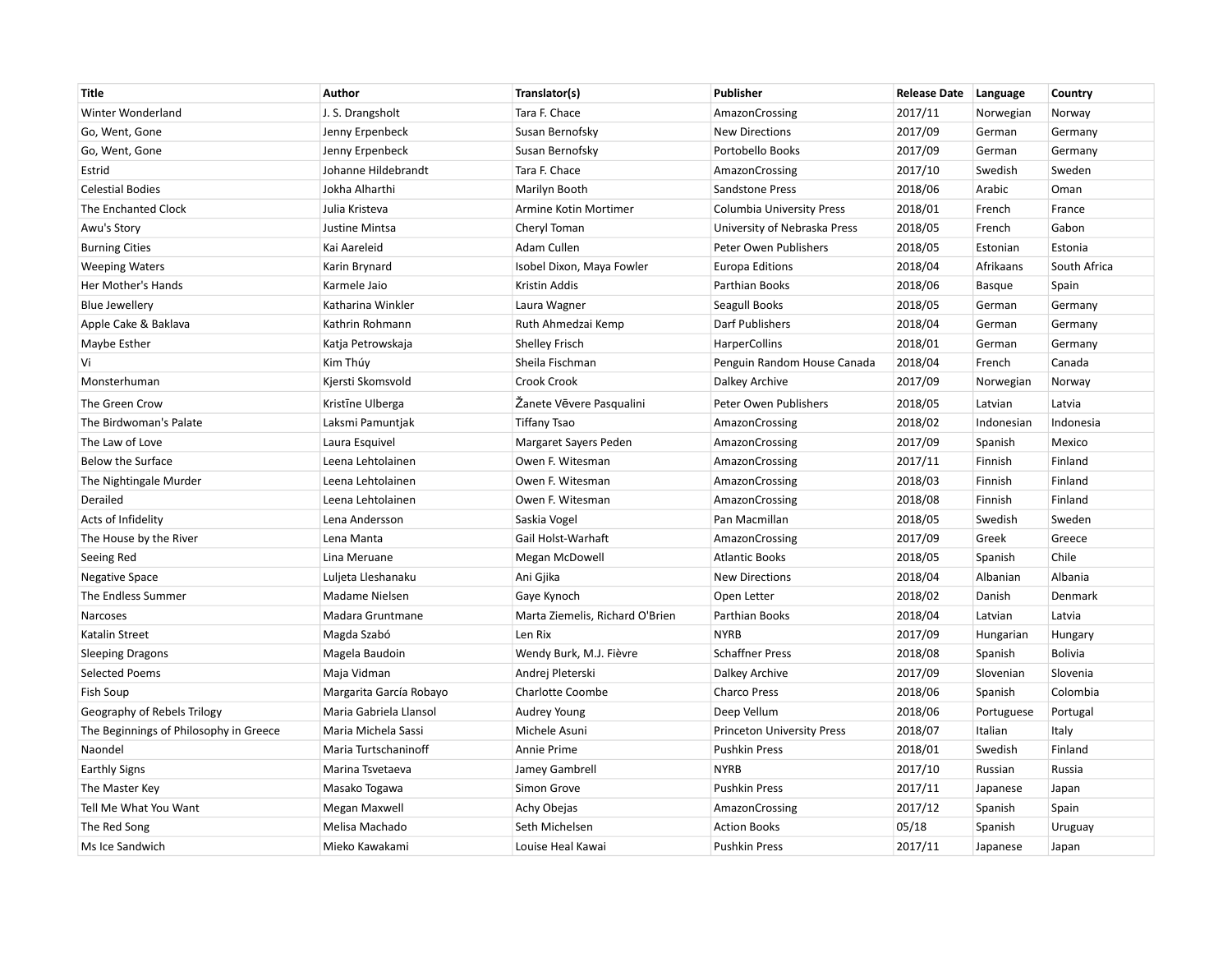| <b>Title</b>                                                                                                                             | <b>Author</b>                 | Translator(s)               | Publisher                   | <b>Release Date</b> | Language  | Country        |
|------------------------------------------------------------------------------------------------------------------------------------------|-------------------------------|-----------------------------|-----------------------------|---------------------|-----------|----------------|
| The Silver Music Box                                                                                                                     | Mina Baites                   | Alison Layland              | AmazonCrossing              | 2017/12             | German    | Germany        |
| Translation as Transhumance                                                                                                              | Mireille Gansel               | Ros Schwartz                | <b>Feminist Press</b>       | 2017/11             | French    | France         |
| Fear and His Servant                                                                                                                     | Mirjana Novaković             | <b>Terence McEneny</b>      | Peter Owen Publishers       | 2017/10             | Serbia    | Serbian        |
| The Merits of Women: Wherein Is Revealed                                                                                                 |                               |                             |                             |                     |           |                |
| Their Nobility and Their Superiority to Men                                                                                              | Moderata Fonte                | Virginia Cox                | University of Chicago Press | 2018/03             | Italian   | Italy          |
| The Beast Player                                                                                                                         | Nahoko Uehashi                | Cathy Hirano                | <b>Pushkin Press</b>        | 2018/03             | Japanese  | Japan          |
| All Our Yesterdays                                                                                                                       | Natalia Ginzburg              | Angus Davidson              | Arcade Publishing           | 2018/02             | Italian   | Italy          |
| <b>Waiting for Tomorrow</b>                                                                                                              | Nathacha Appanah              | Geoffrey Strachan           | <b>Graywolf Press</b>       | 2018/04             | French    | Mauritius      |
| The Sea Cloak and Other Stories                                                                                                          | Nayrouz Qarmout               | Perween Richards            | Comma Press                 | 2018/06             | Arabic    | Palestine      |
| Disoriental                                                                                                                              | Négar Djavadi                 | Tina Kover                  | <b>Europa Editions</b>      | 2018/04             | French    | France         |
| Soviet Milk                                                                                                                              | Nora Ikstena                  | <b>Margita Gailitis</b>     | <b>Peirene Press</b>        | 2018/03             | Latvian   | Latvia         |
| People in the Room                                                                                                                       | Norah Lange                   | <b>Charlotte Whittle</b>    | And Other Stories           | 2018/08             | Spanish   | Argentina      |
| The Distance Between Me and the Cherry                                                                                                   |                               |                             |                             |                     |           |                |
| <b>Tree</b>                                                                                                                              | Paola Peretti                 | Denise Muir                 | Hot Key Books               | 2018/08             | Italian   | Italy          |
| The Seed Woman                                                                                                                           | Petra Durst-Benning           | <b>Edwin Miles</b>          | AmazonCrossing              | 2017/10             | German    | Germany        |
| The Flower Shop                                                                                                                          | Petra Durst-Benning           | <b>Edwin Miles</b>          | AmazonCrossing              | 2018/04             | German    | Germany        |
| <b>Three Plastic Rooms</b>                                                                                                               | Petra Hůlová                  | Alex Zucker                 | Jantar                      | 2017/11             | Czech     | Czech Republic |
| Madness Treads Lightly                                                                                                                   | Polina Dashkova               | <b>Marian Schwartz</b>      | AmazonCrossing              | 2017/09             | Russian   | Russia         |
| The Golden Hairpin                                                                                                                       | Qinghan CeCe                  | Alex Woodend                | AmazonCrossing              | 2018/02             | Chinese   | China          |
| <b>Freedom Fables</b>                                                                                                                    | Rokeya Sakhawat Hossain       | Kalyani Dutta               | Zubaan                      | 2018/04             | Bengali   | India          |
| Sophie Taeuber-Arp and the Avant-Garde                                                                                                   | Roswitha Mair                 | <b>Damion Searls</b>        | University of Chicago Press | 2018/06             | German    | Austria        |
| The Department of Missing Persons                                                                                                        | Ruth Zylberman                | Grace McQuillan             | Arcade Publishing           | 2017/10             | French    | France         |
| Sara: My Whole Life was a Struggle                                                                                                       | Sakine Cansiz                 | Janet Biehl                 | <b>PlutoPress</b>           | 2018/02             | Turkish   | Turkey         |
| Abandon                                                                                                                                  | Sangeeta Bandyopadhyay        | Arunava Sinha               | <b>Tilted Axis Press</b>    | 2017/10             | Bengali   | India          |
| Land of Smoke                                                                                                                            | Sara Gallardo                 | Jessica Sequeira            | <b>Pushkin Press</b>        | 2018/01             | Spanish   | Argentina      |
| Beneath the Kauri Tree                                                                                                                   | Sarah Lark                    | D. W. Lovett                | AmazonCrossing              | 2018/04             | German    | Germany        |
| Convenience Store Woman                                                                                                                  | Sayaka Murata                 | Ginny Tapley Takemori       | Grove Atlantic              | 2018/06             | Japanese  | Japan          |
| Convenience Store Woman                                                                                                                  | Sayaka Murata                 | Ginny Tapley Takemori       | Portobello Books            | 2018/07             | Japanese  | Japan          |
| Run for Your Life                                                                                                                        | Silvana Gandolfi              | Lynne Sharon Schwartz       | <b>Restless Books</b>       | 2018/06             | Italian   | Italy          |
| A Life                                                                                                                                   | Simone Veil                   | <b>Tasmin Black</b>         | <b>Haus Publishing</b>      | 2018/02             | French    | France         |
| Norma                                                                                                                                    | Sofi Oksanen                  | Owen F. Witesman            | <b>Atlantic Books</b>       | 2018/04             | Finnish   | Finland        |
| The Sarashina Diary: A Woman's Life in<br>Eleventh-Century Japan                                                                         | Sugawara No Takasue No Musume | Sonja Arntzen, Moriyuki Itō | Columbia University Press   | 2018/03             | Japanese  | Japan          |
| Children of Nazis: The Sons and Daughters of<br>Himmler, Göring, Höss, Mengele, and<br>Others-Living with a Father's Monstrous<br>Legacy | Tania Crasnianski             | <b>Molly Grogan</b>         | Arcade Publishing           | 2018/02             | French    | Germany        |
| A Biography of a Chance Miracle                                                                                                          | Tanja Maljartschuk            | Zenia Tompkins              | <b>Cadmus Press</b>         | 2018/05             | Ukrainian | Ukraine        |
| Eventide                                                                                                                                 | Therese Bohman                | <b>Marlaine Delargy</b>     | <b>Other Press</b>          | 2018/04             | Swedish   | Sweden         |
| Swarnalata                                                                                                                               | <b>Tilottoma Misra</b>        | Udayon Misra                | Zubaan                      | 2018/04             | Assamese  | India          |